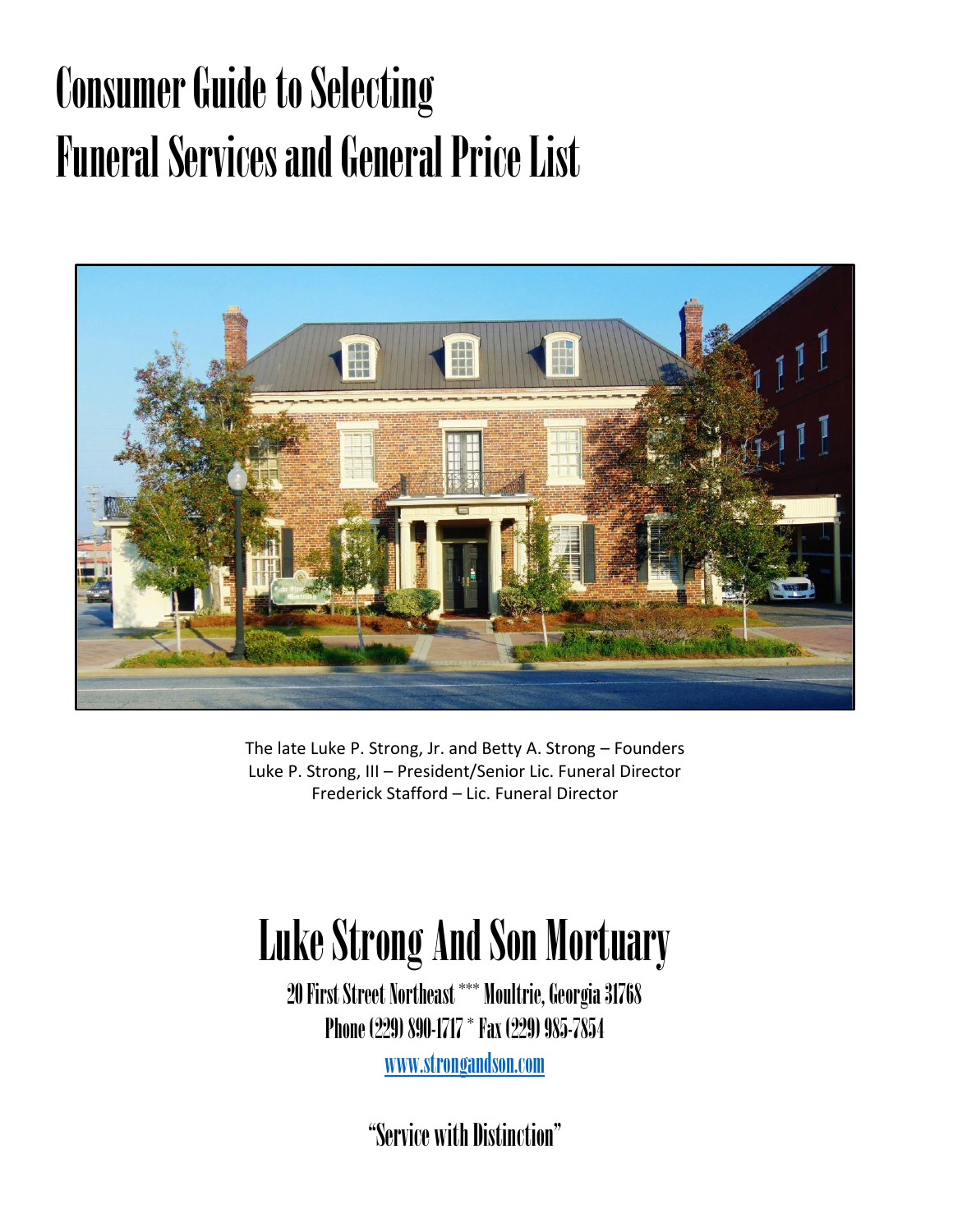# Community Committed



Luke Strong And Son Mortuary is South Georgia most prestigious Funeral, Cremation and Memorial Service Provider. With unprecedent attention to detail and upmost respect to our families we provide the highest level of service and care.

Luke Strong And Son Mortuary was founded July 11, 1995 by the late Luke P. Strong, Jr. and Betty A. Strong, with the vison to provide the very best in service and merchandise. This vision of excellence has been instilled in their son, Luke Strong, III, who has been the CEO since 2006.

Luke Strong And Son Mortuary acquired the Historic Saint James Pallbearers Cemetery # 1 and the St. James Pallbearers Cemetery #2 in 2009. After the death of Luke Strong, Jr. the Strong Family acquired Pinecrest Memory Garden which is a 12-acre perpetual care Cemetery in 2018. Since acquiring Pinecrest Memory Garden the Serenity Cremation Garden has been added which is one of only two in the South Georgia area.

Each life deserves to be honored and celebrated. We believe in trying to provide service to everyone. We do everything we can to provide respectable, honorable, and memorable experience to each family no matter their financial situation.



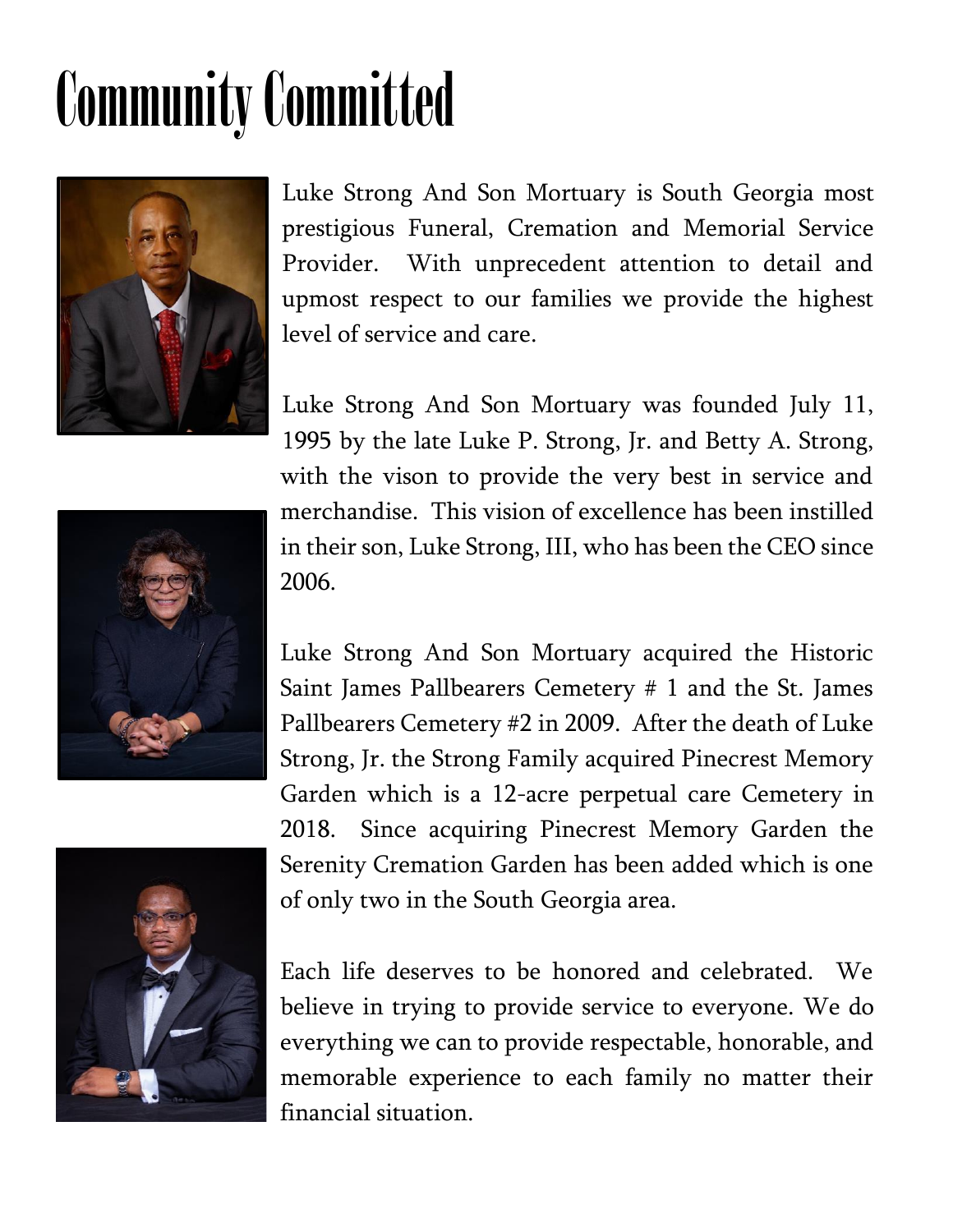# To Every Family that We Serve

One of the most important responsibility that we have to each family that we serve is to bring your emotional and financial need together, whatever the situation may be. As part of our consultation with your family we will discuss the different options that we offer to help you with the funeral expenses.

Payment arrangements must be discussed and made during the arrangement conference. Payment for all services, merchandise and cash advances are due in full 72 hours before services are rendered.

Acceptable Methods of Payments

- 1. Pre-funded arrangements
- 2. Cash or Check
- 3. Credit or Debit Card (Master Card, Visa, Discover, American Express) 3.5 % Processing Fee
- 4. Verified Life Insurance Policy (4% Processing Fee)

Life Insurance Policies are funded and advanced through Funeral Funding Center, LLC. In most cases this will allow the funeral home and the beneficiary to received insurance proceeds within 48 hours from the completion of the claim, subject to approval. The assignment fee is 4% that will be added to the total price of the Statement of Funeral Goods and Services.

Note Insurance Assignment requires the following criteria:

- Original Insurance Policy
- Verification of Beneficiary
- Verification that the policy is in force
- Verification that the policy is not contestable
- Verification that the policy is assignable to the funeral home
- Verification that there are enough funds to cover funeral arrangements.

Due to the length of time it take to process and the likeliness that it will not pay full benefits we do not take claims on Contestable Insurance Policies.

Due to the time it take to process Estate's we do not bill Estates.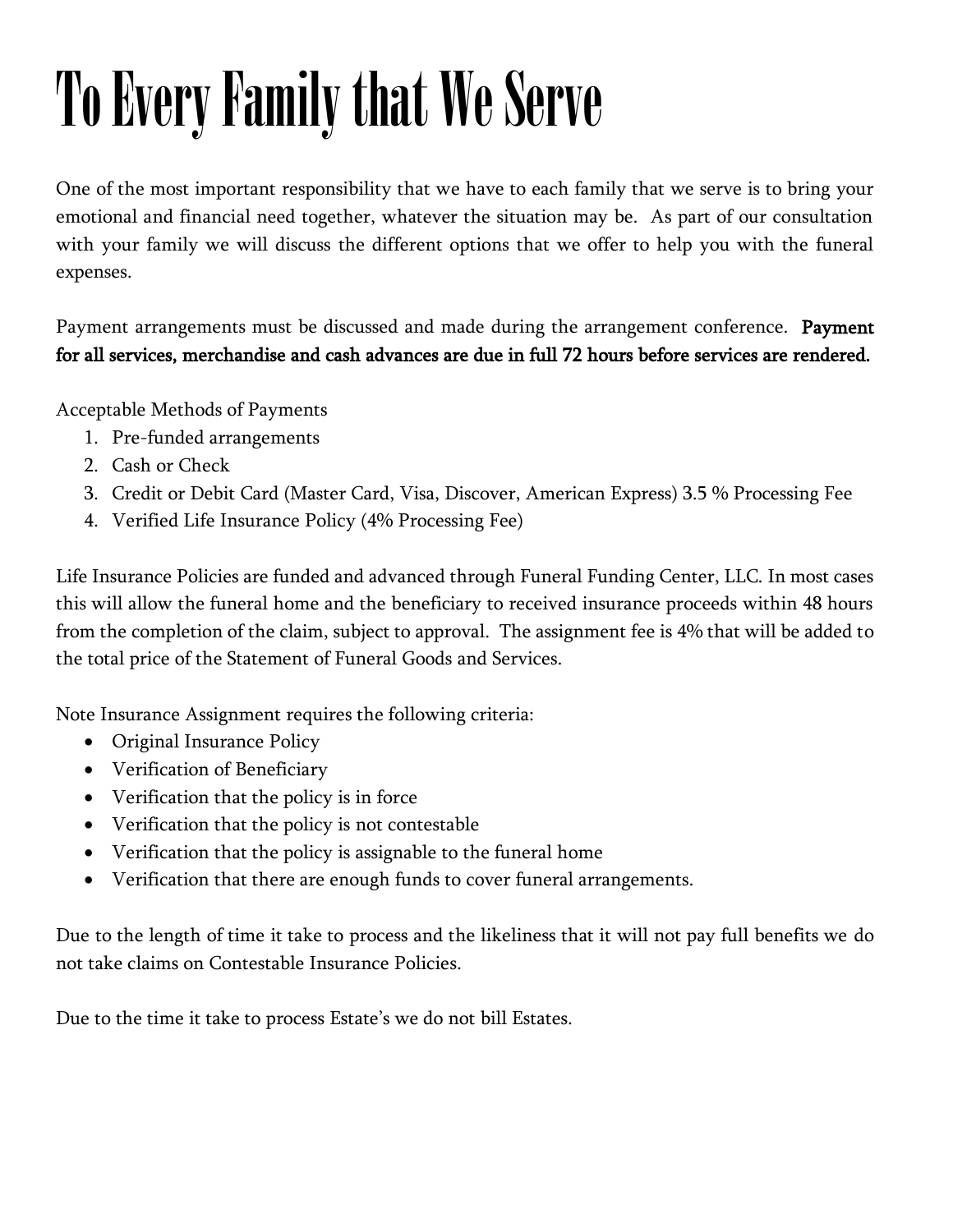# General Price List

Effective July 1, 2020

Basic Service of Funeral Director and Staff………………………………………..\$ 2,450.00 Our charges includes funeral counseling, necessary arrangements, recording vital statistics, securing permits, filing and obtaining death certificates and other forms and claims, preparation of necessary notices, and coordination of service plans with parties involved in the final disposition of the deceased. This fee for our basic services and overhead will be added to the total cost of the funeral arrangements you select. (this fee is already included in our charges for direct cremations, immediate burials and forwarding or receiving remains.)

Reduced Service of Funeral Director and Staff……………………………………\$ 1,225.00 The fee is reduced to include Direct Cremation and Direct Forwarding of Remains only.

Embalming………………………………………………………………………….\$ 1,050.00 Except in certain special cases, embalming is not required by law. Embalming may be necessary, however if you select certain funeral arrangements, such as a funeral with viewing. If you do not want embalming, you usually have the right to choose an arrangement that does not require you to pay for it, such as direct cremation or immediate burial.

## 1. Additional charges may include: a. Special Care for Autopsied and Donor Remains……………………………………..\$ 150.00 b. Refrigeration Unit Per Day After the First 72 Hours………………………………..\$ 50.00 c. Custody and Sheltering or Remains Per Day (After Initial 24 Hours)………...\$ 100 per day 2. Other Preparation of the Body……………………………………………………………….\$ 155.00 3. Professional Hairdresser………………………………………………………………………\$ 65.00

#### Use of Facilities, Staff and Equipment

Our services include coordinating the funeral arrangements, supervision, and staff to attend funeral/memorial ceremony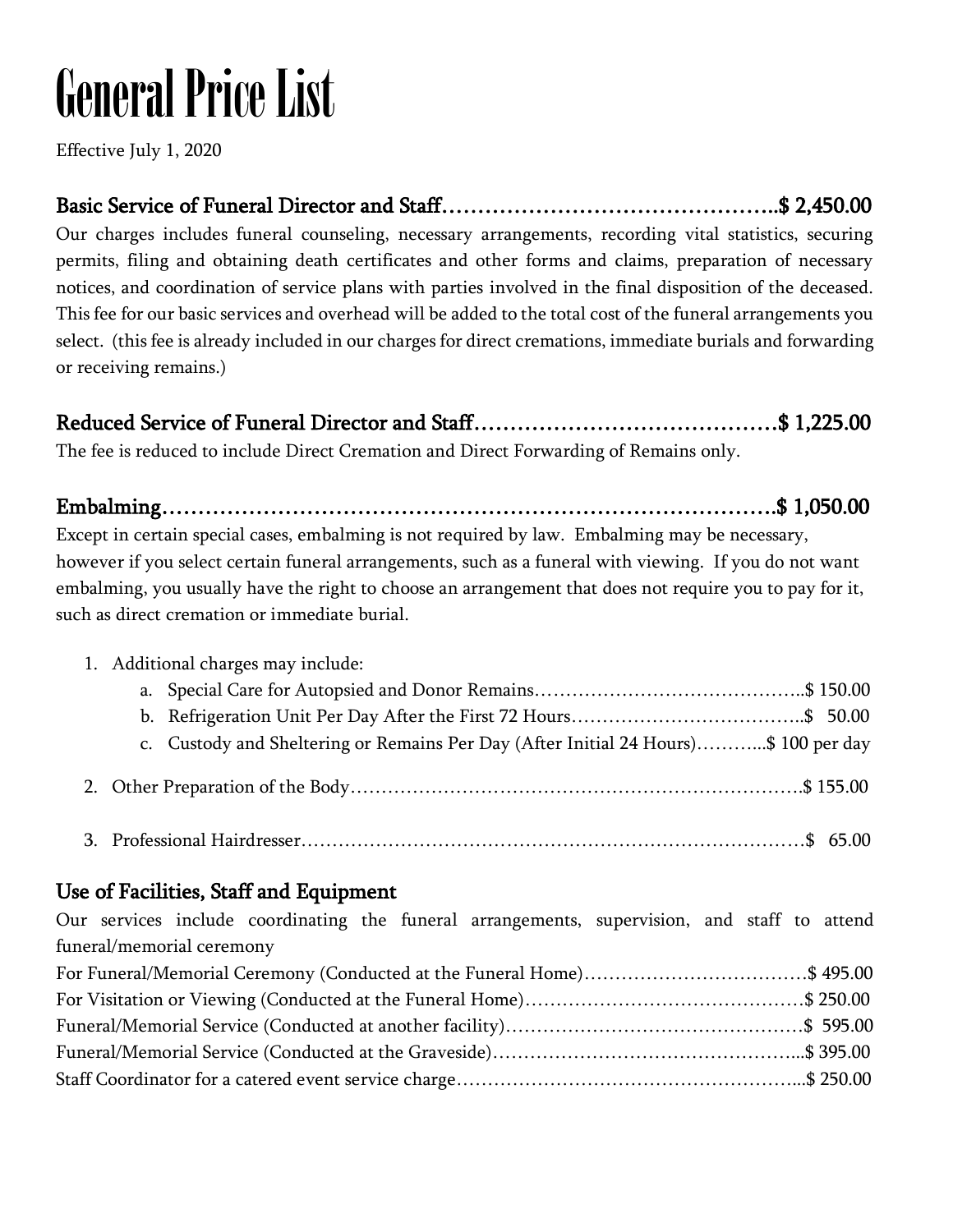#### Automotive Equipment (within 40-mile radius)

| A. Transfer of Remains to Funeral Home (within 40 mile radius)\$ 325.00                           |          |
|---------------------------------------------------------------------------------------------------|----------|
|                                                                                                   |          |
|                                                                                                   |          |
|                                                                                                   |          |
|                                                                                                   | \$400.00 |
|                                                                                                   |          |
|                                                                                                   |          |
| H. Transfer of Remains from/to Gainesville, FL(151 Miles)\$ 602.50                                |          |
|                                                                                                   |          |
| J. Transfer of Remains from/to Lake City, FL(101 Miles)\$ 477.50                                  |          |
|                                                                                                   |          |
|                                                                                                   |          |
|                                                                                                   |          |
| (If Necessary, Additional Mileage Charge, \$ 2.50 per mile, Per Vehicle, After 40 miles, One Way) |          |

#### Direct Forwarding of Remains

Forwarding of Remains Directly to Another Funeral Home……………………………………..\$ 3,135.60 This charge includes local removal of remains, basic services of funeral director and staff, necessary authorizations, embalming, and transport to airport. This charge does not include the casket, air cargo fees, nor any use of the facilities for any services prior to forwarding of remains. This applies to continental United States shipping only.

Direct Forward Package breakdown:

## Receiving of Remains………………………………………………………………\$ 3,845.00

Receiving of Remains from Another Funeral Home

This charge includes our reduced basic services of funeral director and staff, transportation from Airport to funeral home, funeral coach on service, funeral service conducted at funeral home. This package does not include merchandise, or cash advance items.

| Receiving Package breakdown: |  |
|------------------------------|--|
|                              |  |
|                              |  |
|                              |  |
|                              |  |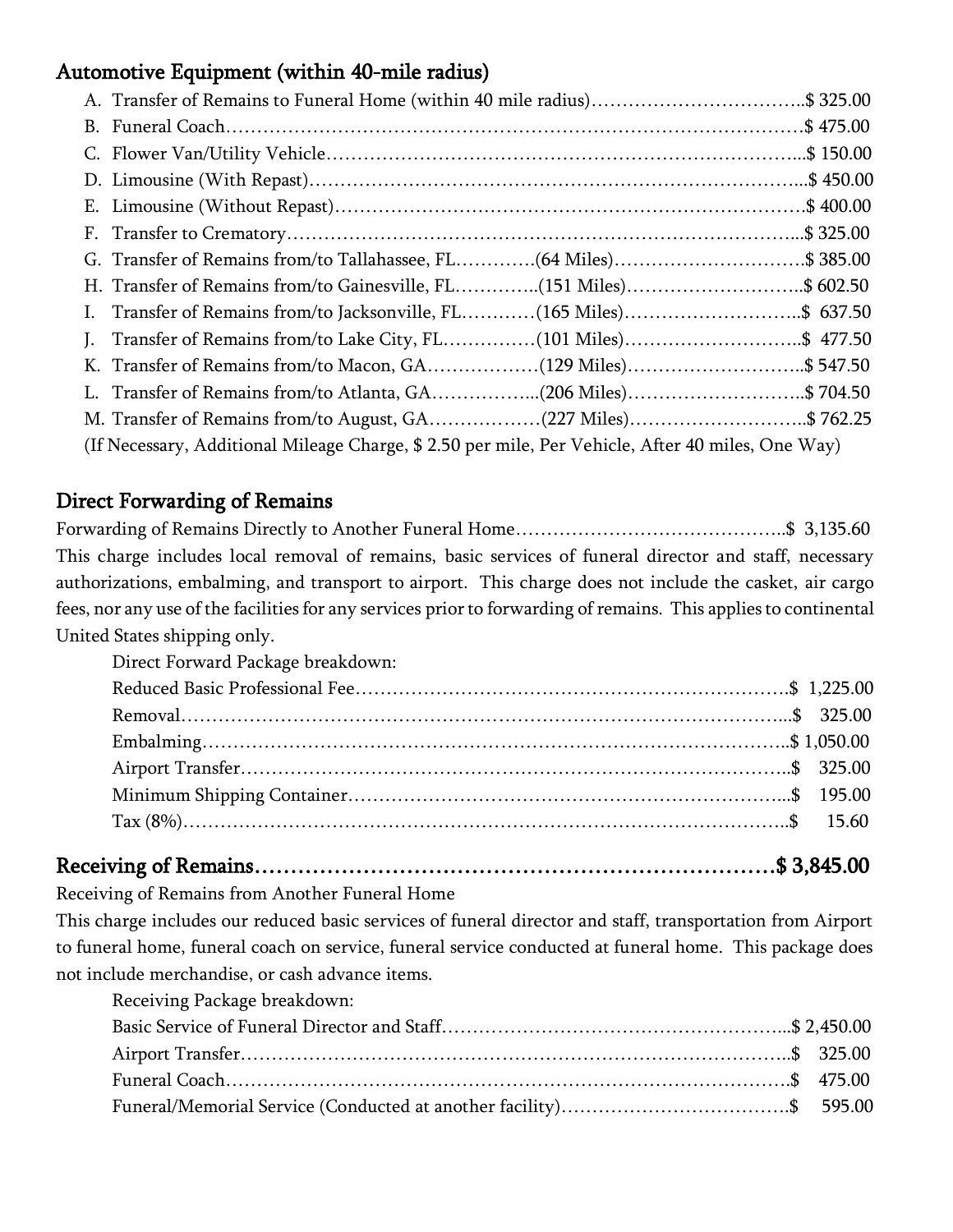Immediate Burial…………………………………………………………………...\$ 3,350.00

Our charge for an immediate burial includes local removal and care of remains, basic service of funeral director and staff, authorization, and Funeral Coach to local cemetery. (Excludes merchandise and cemetery charges).

Immediate Burial Package breakdown:

#### Opening and Closing of Grave/Set-up

#### Additional Services

Disinterment………………………………………………………………………..\$ 2,875.00 This includes our Reduced Basic Service of Funeral Director and Staff, disinterment at the site, container, the opening and closing of the grave at the new burial site. This does not include transferring vault, mileage, cemetery fees, etc.

| Disinterment breakdown: |  |
|-------------------------|--|
|                         |  |
|                         |  |
|                         |  |

Refrigeration Unit…………………………………………………Per Day…………………………………………………………\$ 50.00 If remains are not embalmed and/or disposition of remains cannot be made within a 24 hour; period after death, the remains will be placed into refrigeration unit until disposition can be made. After 24 hours, the charge will be \$ 50.00 per day.

|--|--|

#### Out of State Escort Service Package……………………………………………….\$ 2,250.00

This package includes but not limited to our scheduling cemetery and funeral service out of state, attendance at graveside service, meals, overnight lodging, rental car or funeral home vehicle, and associated travel expense. This package does not include Airline Ticket Charge or mileage charge if traveling by automobile. An out of state licensed funeral director is subject to additional fees.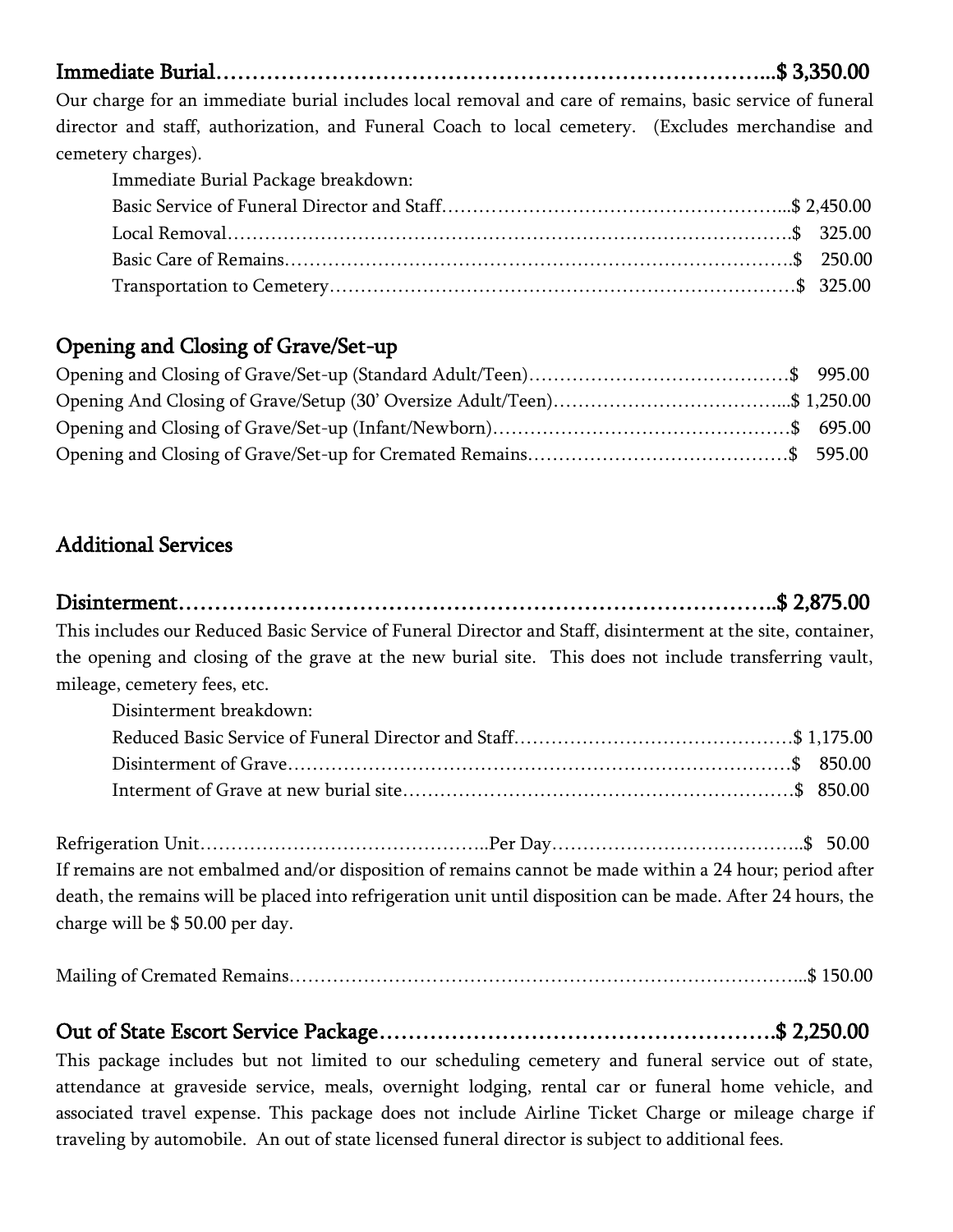#### Miscellaneous Merchandise

| Caskets\$ 1,295.00 - \$18,900.00 A complete list will be provided at the funeral home |  |
|---------------------------------------------------------------------------------------|--|
|                                                                                       |  |
|                                                                                       |  |
| Urns\$ 150.00 - \$900.00A complete list will be provided at the funeral home          |  |
|                                                                                       |  |
|                                                                                       |  |
|                                                                                       |  |
|                                                                                       |  |
|                                                                                       |  |
|                                                                                       |  |
|                                                                                       |  |
|                                                                                       |  |
|                                                                                       |  |
|                                                                                       |  |
|                                                                                       |  |

### Cemetery Burial Plots



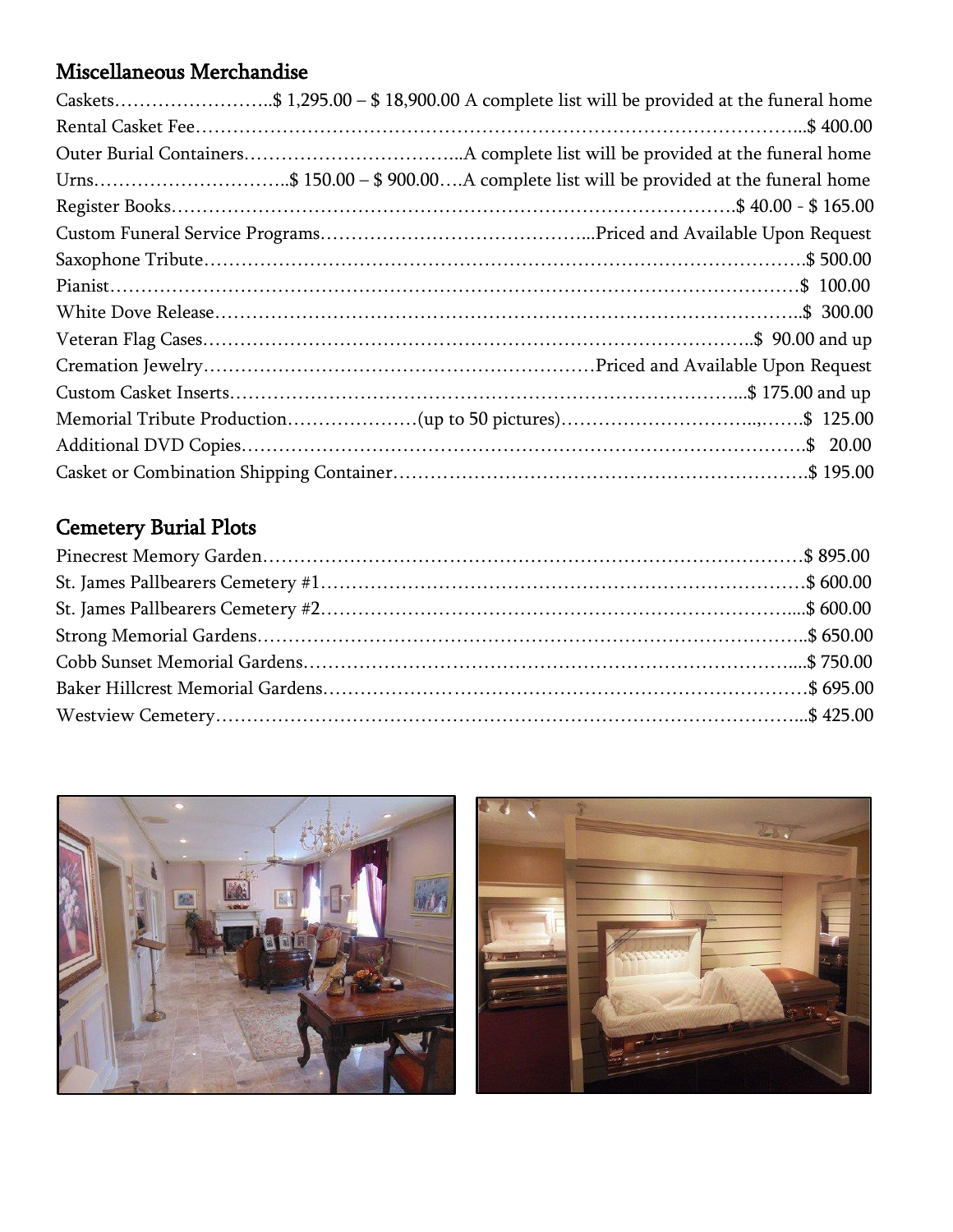# Cremation Packages

| Our charge for a direct cremation includes local removal, care of remains for up to 72 hours, reduced |  |
|-------------------------------------------------------------------------------------------------------|--|
| basic service of funeral director and staff, and filing of death certificate and authorizations.      |  |
| Direct Cremation Service Package breakdown:                                                           |  |
|                                                                                                       |  |
|                                                                                                       |  |
|                                                                                                       |  |
|                                                                                                       |  |
| Discounted                                                                                            |  |

### Cremation with Memorial Service……………………………………...................\$ 2,895.00

| Package breakdown:                                                 |  |
|--------------------------------------------------------------------|--|
|                                                                    |  |
|                                                                    |  |
| Funeral/Memorial Ceremony (Conducted at the Funeral Home)\$ 495.00 |  |
|                                                                    |  |
|                                                                    |  |

#### Traditional Full Funeral with Cremation Afterward……………………………...\$ 5,757.00

| Package breakdown:                                                                                                         |       |  |  |
|----------------------------------------------------------------------------------------------------------------------------|-------|--|--|
|                                                                                                                            |       |  |  |
|                                                                                                                            |       |  |  |
|                                                                                                                            |       |  |  |
|                                                                                                                            |       |  |  |
| Funeral/Memorial Ceremony (Conducted at the Funeral Home)\$ 495.00                                                         |       |  |  |
|                                                                                                                            |       |  |  |
|                                                                                                                            |       |  |  |
|                                                                                                                            |       |  |  |
|                                                                                                                            | 32.00 |  |  |
| If service is held at a church or other facility, a funeral coach fee (\$475.00) will be added. This package only includes |       |  |  |

the items mentioned above. Any additions to this package will be made directly from the General Price List.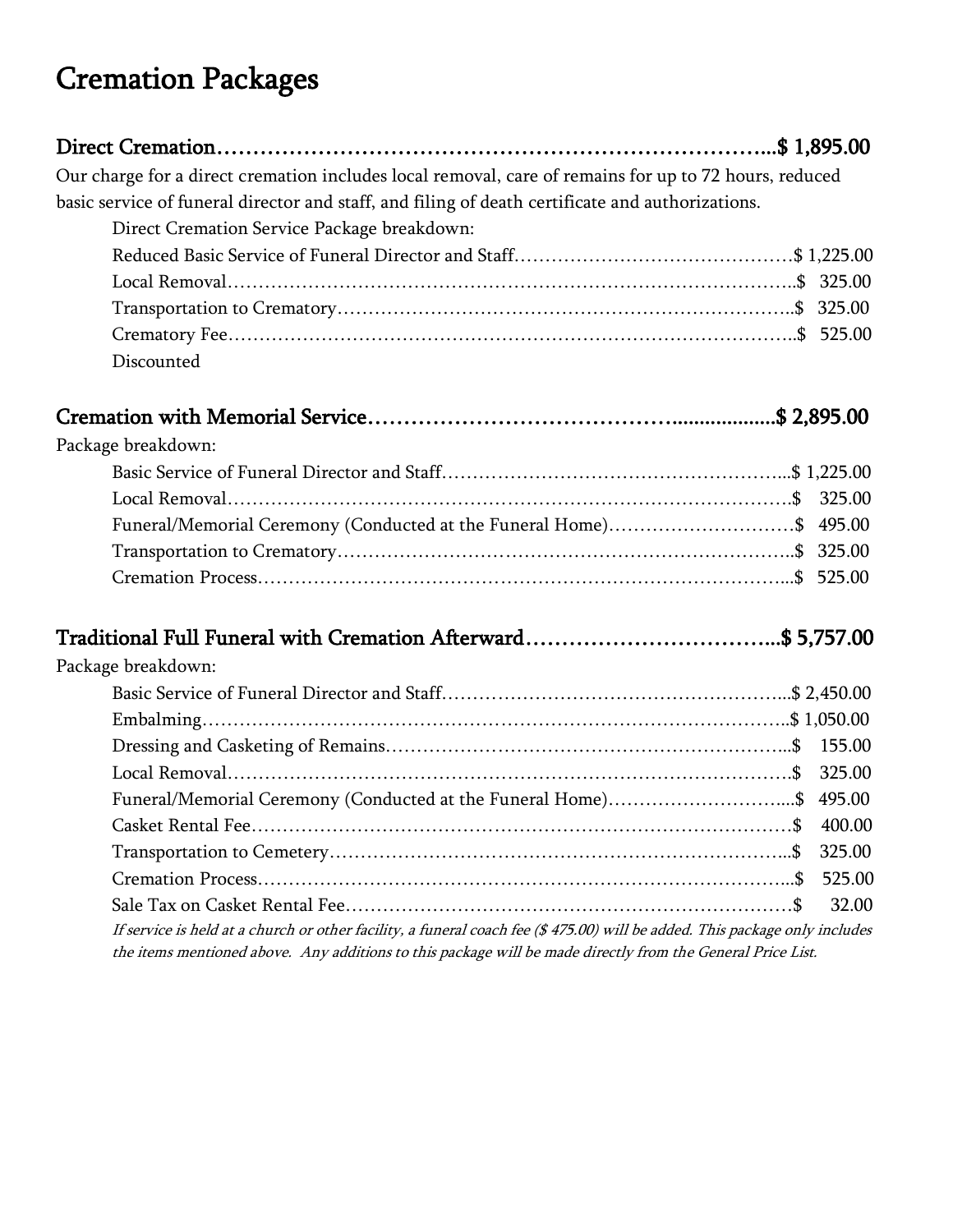## **Casket Price List**

#### Bronze/Copper

| 48 Oz. Bronze          | Z64 Venetian               | Velvet  | \$9,995.00 |
|------------------------|----------------------------|---------|------------|
| Copper                 | Aegean                     | Velvet  | \$6,995.00 |
|                        |                            |         |            |
| Wood                   |                            |         |            |
| Mahogany               | 809 Paragon                | Velvet  | \$7,650.00 |
| Mahogany               | 8X4 Eloquence              | Velvet  | \$7,500.00 |
| Cherry                 | 865 Pembroke               | Velvet  | \$7,005.00 |
| Pecan                  | 880 Woodbridge             | Velvet  | \$4,990.00 |
| Hardwood               | 8J3 Branson                | Shaffon | \$3,850.00 |
| Hardwood               | 495 Rosette                | Crepe   | \$3,500.00 |
|                        |                            |         |            |
| <b>Stainless Steel</b> |                            |         |            |
| <b>Stainless Steel</b> | <b>UG1 Silver Sapphire</b> | Velvet  | \$4,700.00 |
| <b>Stainless Steel</b> | <b>US46 Tapestry Rose</b>  | Velvet  | \$4,650.00 |
| <b>Stainless Steel</b> | OD1 Platinum               | Velvet  | \$4,650.00 |
|                        |                            |         |            |
| <b>Steel</b>           |                            |         |            |
| 18 Gauge               | A40 Primrose               | Crepe   | \$3,995.00 |
| 18 Gauge               | A22 Golden Onyx            | Crepe   | \$3,995.00 |
| 18 Gauge               | OT9 Violet Bouquet         | Velvet  | \$3,895.00 |
| 18 Gauge               | OT9 Onyx                   | Velvet  | \$3,895.00 |
| 18 Gauge               | OT9 Platinum               | Velvet  | \$3,895.00 |
| 18 Gauge               | OT9 Auburn                 | Velvet  | \$3,895.00 |
| 18 Gauge               | Wynter Grey-28             | Velvet  | \$3,750.00 |
| 18 Gauge               | Autumn Rose-28             | Velvet  | \$3,750.00 |
| 18 Gauge               | <b>Gold Cross</b>          | White   | \$2,995.00 |
| 20 Gauge               | <b>Silver Ebony</b>        | Crepe   | \$2,850.00 |
| 20 Gauge               | <b>Huntington Green</b>    | Velvet  | \$2,875.00 |
| 20 Gauge               | M39 Carnation              | Velvet  | \$2,875.00 |
| 20 Gauge               | M39 Auburn                 | Velvet  | \$2,825.00 |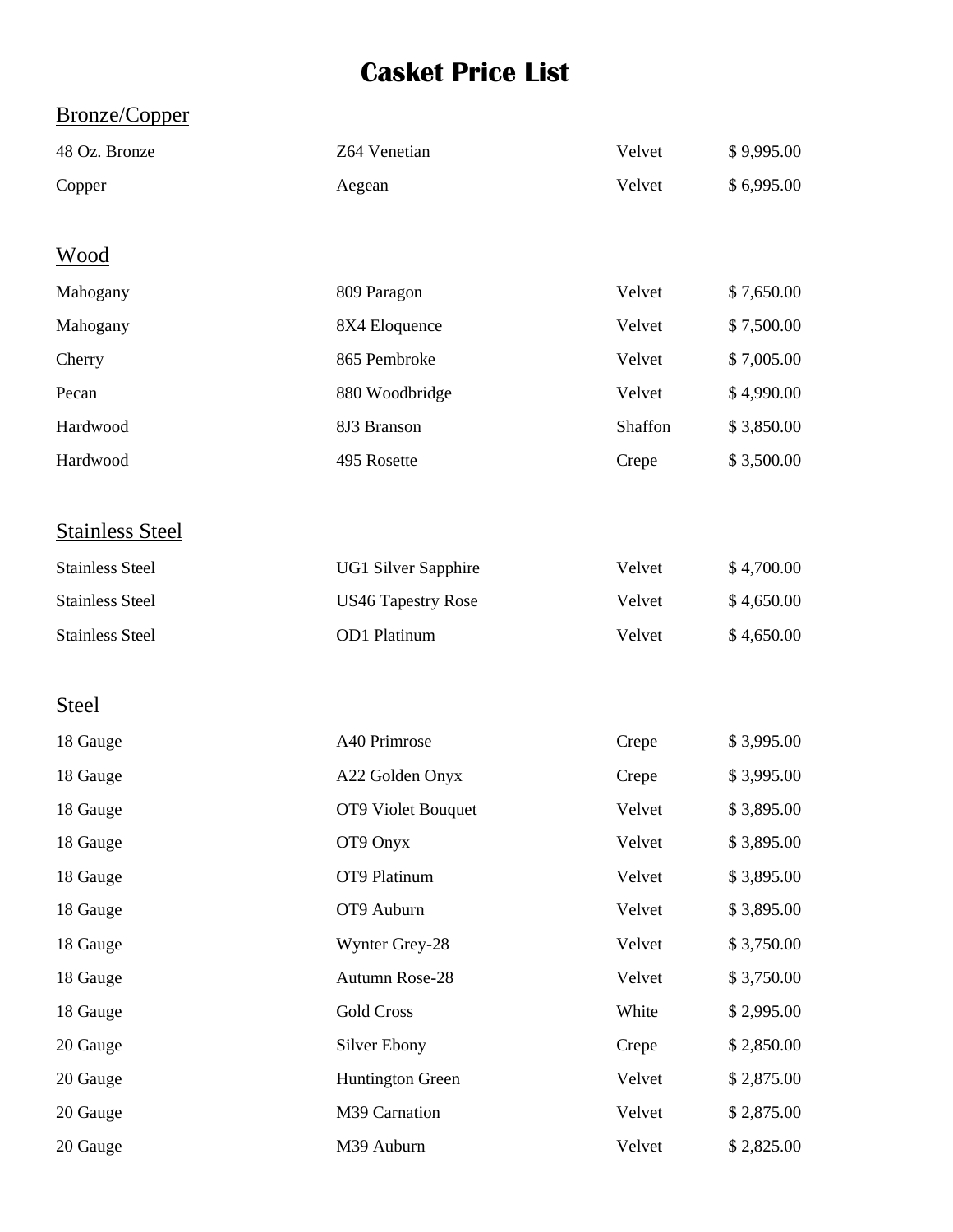| 20 Gauge                    | M39 Neopolitan Blue      | Velvet | \$2,825.00 |
|-----------------------------|--------------------------|--------|------------|
| 20 Gauge                    | M39 Midnight             | Velvet | \$2,825.00 |
| 18 Gauge                    | Keystone                 | Crepe  | \$2,500.00 |
| 20 Gauge                    | S01 Carnation Blush      | Eyelet | \$2,275.00 |
| 20 Gauge                    | S01 Ocean Blue           | Crepe  | \$2,275.00 |
| 20 Gauge                    | Argo Brushed Silver      | Crepe  | \$2,195.00 |
| 20 Gauge                    | Argo Brushed Black       | Crepe  | \$2,195.00 |
| 20 Gauge                    | Argo Brushed Orchid      | Crepe  | \$2,195.00 |
| 20 Gauge                    | Q01 Sand                 | Crepe  | \$1,950.00 |
| 20 Gauge                    | Q01 Ivory                | Crepe  | \$1,950.00 |
| 20 Gauge                    | Aries Blue               | Crepe  | \$1,925.00 |
| 20 Gauge                    | Aries Orchid             | Crepe  | \$1,925.00 |
| 20 Gauge                    | Aries Silver             | Crepe  | \$1,925.00 |
| 20 Gauge                    | Aries White              | Crepe  | \$1,925.00 |
| 20 Gauge                    | Q88 Misty Rose           | Crepe  | \$1,895.00 |
| 20 Gauge                    | Q88 Silver Carnation     | Crepe  | \$1,895.00 |
| 20 Gauge                    | Q88 Revere Silver        | Crepe  | \$1,895.00 |
| 20 Gauge                    | Q88 Roman                | Crepe  | \$1,895.00 |
| <b>Non-Protective Steel</b> |                          |        |            |
| 20 Gauge                    | Gemini White             | Crepe  | \$1,495.00 |
| 20 Gauge                    | Gemini Copper            | Crepe  | \$1,495.00 |
| 20 Gauge                    | Gemini Silver            | Crepe  | \$1,495.00 |
| 20 Gauge                    | <b>Apollo Flat Black</b> | Crepe  | \$1,295.00 |
| 20 Gauge                    | Apollo White             | Crepe  | \$1,295.00 |
| 20 Gauge                    | Apollo Blue              | Crepe  | \$1,295.00 |
| 20 Gauge                    | Apollo Silver            | Crepe  | \$1,295.00 |
|                             |                          |        |            |
| <b>Cloth Covered Wood</b>   |                          |        |            |

Cloth Covered Grey Doeskin Crepe \$ 650.00